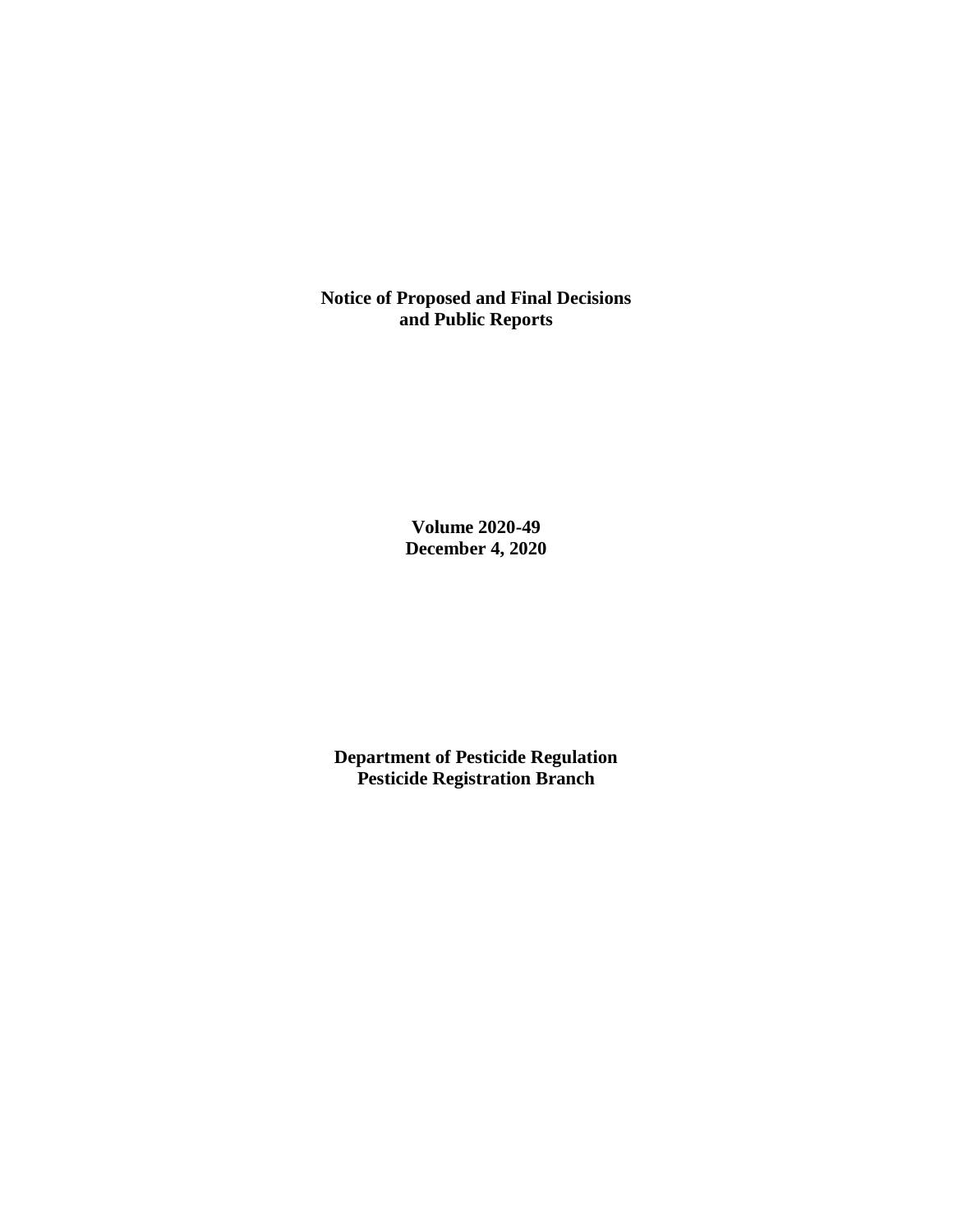# **NOTICE OF FINAL DECISIONS TO REGISTER PESTICIDE PRODUCTS AND WRITTEN EVALUATION**

Pursuant to Title 3, California Code of Regulations section 6255, the Director of the Department of Pesticide Regulation (DPR), files this Notice of Final Decisions to Register Pesticide Products with the Secretary of the Resources Agency for posting. This notice must remain posted for a period of 30 days for public inspection. Between the time DPR posts a proposed registration decision for public comment and DPR makes a final decision regarding the product, nonsignificant changes may be made to the product label (e.g., revising the product name, changing a master label to an end-use marketing label, correcting typographical errors). If the changes are not significant, DPR will not re-notice the product for public review and comment. However, if significant changes are made to the product label that substantially affect DPR's analysis on direct or indirect significant adverse environmental or human health impacts that can reasonably be expected to occur from the proposed decision, DPR will re-notice the product label for public review and comment.

In addition, for any product that is posted proposed to register as a conditional registration, the registrant may address the conditions of registration by providing the appropriate data or modifying the product label (e.g., remove use site, add "not for use in California" to a use site) during the posting period. If the registrant adequately addresses the conditions of registration during the posting period and the resulting change to the product label is not significant such that DPR must re-post the product label for review and public comment, DPR will post the product below, but will no longer have a "conditional" designation by the registration type.

For information about submitting a request for any documents related to this notice, please visit [https://www.cdpr.ca.gov/public\\_r.htm.](https://www.cdpr.ca.gov/public_r.htm)

To view the public report that was issued when the product was proposed for registration, click on the hyperlinked Tracking Number for the product.

*Tracking Number with hyperlink to public report – (EPA Registration Number) Applicant / Brand Name*

[293340](https://www.cdpr.ca.gov/docs/registration/nod/public_reports/293340.pdf) - (73049 - 407 - 87375) CHRYSAL USA CHRYSAL VIVA USE: GROWTH REGULATOR - FOR USE AS A DIP TREATMENT ON CUT FLOWERS OR AS A SPRAY TREATMENT ON CUT FLOWERS AND POTTED PLANTS TYPE: SECTION 3 SUBREGISTRATION - CONDITIONAL ACTIVE INGREDIENT(S): N6-BENZYL ADENINE CAS NUMBER(S): 1214-39-7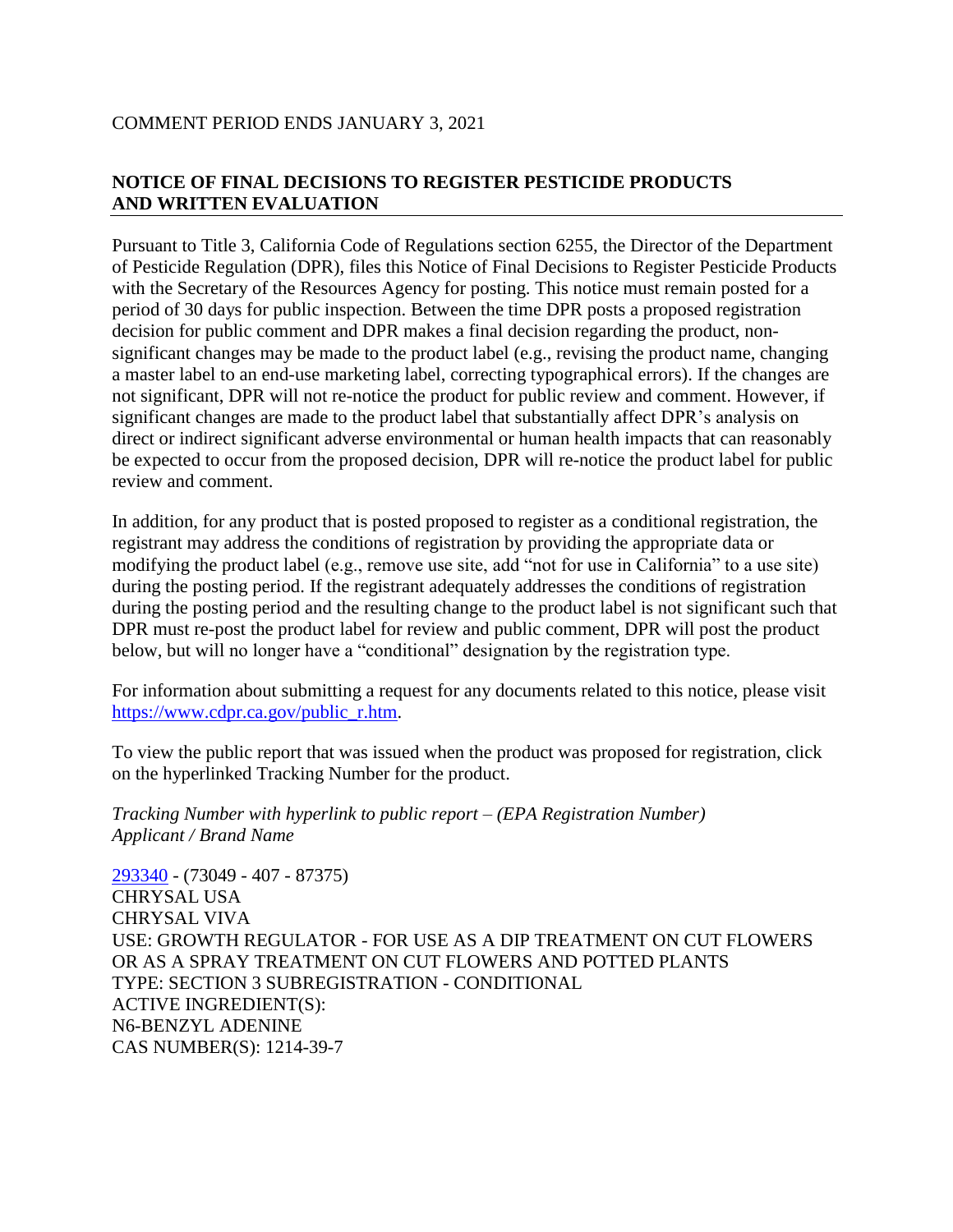**Notice of Final Decisions to Register (Continued) Page 2**

[293832](https://www.cdpr.ca.gov/docs/registration/nod/public_reports/293832.pdf) - (55146 - 97) NUFARM AMERICAS INC. AGT DIVISION MYCOSHIELD USE: ANTIMICROBIAL, BACTERICIDE - FOR THE CONTROL OF HUANGLONGBING AND CITRUS CANKER ON CITRUS FRUIT, FIRE BLIGHT ON APPLES AND PEARS, AND BACTERIAL SPOT ON PEACHES AND NECTARINES TYPE: SECTION 3 LABEL AMENDMENT - TO REVISE THE PERSONAL PROTECTIVE EQUIPMENT SECTION BY REQUIRING CHEMICAL RESISTANT HEADGEAR AND COVERALLS, TO ADD A RESISTANCE MANAGEMENT SECTION, TO ADD "SPRAY DRIFT PRECAUTIONS" SECTION FOR ALL USES, TO REMOVE 100 MILES PER HOUR SPRAY VELOCITY LIMIT SUGGESTION FROM AIRBLAST SPRAYER INSTRUCTIONS FOR PEACHES AND NECTARINES, AND TO ADD CITRUS FRUIT CROP GROUP ACTIVE INGREDIENT(S): OXYTETRACYCLINE, CALCIUM COMPLEX CAS NUMBER(S): 15251-48-6

### **Written Evaluation**

Pursuant to Title 3, California Code of Regulations section 6254, this notice includes a written evaluation of significant environmental points raised in comments submitted during the review and comment period required by Title 3, California Code of Regulations section 6253 for any of the products listed above.

#### **DPR received no comments on the above listed products.**

Tulio Macedo

 Tulio Macedo, Chief Pesticide Registration Branch 12/04/2020

Dated